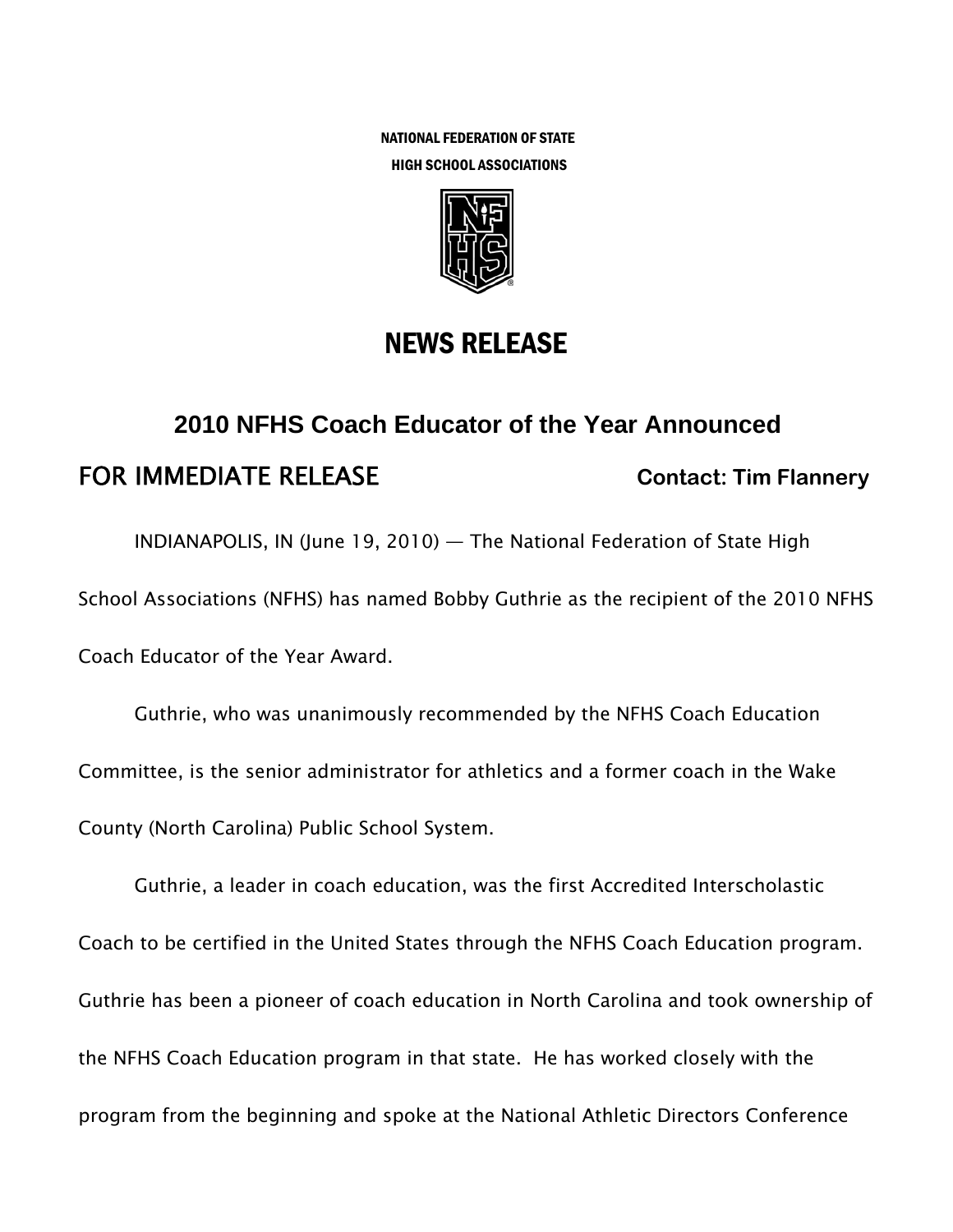last December about the importance of national accreditation and the initiatives in place. Guthrie has taught classes, and trained and certified a large number of athletic directors and coaches.

"As teacher/coaches, we are expected to be role models – accountable, knowledgeable and to care," Guthrie said. "The NFHS Coach Education and Certification programs place an emphasis in all of these areas."

At the state level, Guthrie teaches coach education classes at the North Carolina Athletic Directors Association (NCADA) State Conference and Summer Leadership Meetings. Guthrie presides over the State City/County Athletic Director Meetings and was instrumental in developing the NCADA Mentoring Program.

The NFHS is dedicated to the advancement of coach education programs throughout the country. Additional information on the programs is available at www.nfhslearn.com.

This press release was written by Arika Herron, a summer intern in the NFHS Publications/Communications Department and a senior at Butler (Indiana) University.

**###** 

## About the National Federation of State High School Associations (NFHS)

The NFHS, based in Indianapolis, Indiana, is the national leadership organization for high school sports and fine arts activities. Since 1920, the NFHS has led the development of education-based